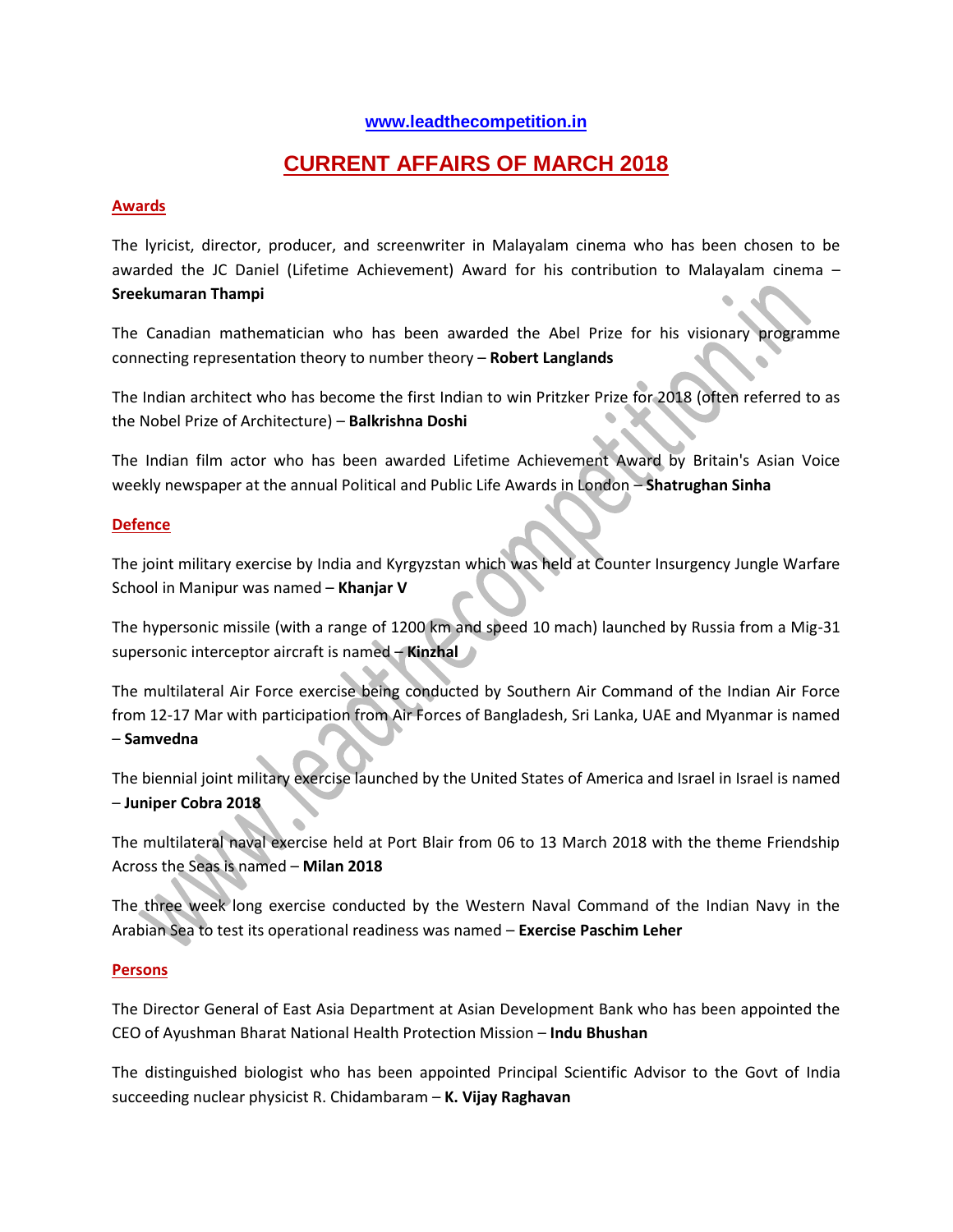The former Karnataka High Court judge who has been appointed the new acting chairperson of National Green Tribunal – **Justice Jawad Rahim**

The BJP leader who has been sworn in as the 10th Chief Minister of Tripura by the Governor Tathagata Roy – **Biplab Kumar Deb**

The Union Minister of Commerce and Industry who has been given the additional charge of the Ministry of Civil Aviation following the resignation of Ashok Gajapathi Raju – **Suresh Prabhu**

The National Democratic Progressive Party leader who has been sworn in as the new Chief Minister of Nagaland – **Neiphiu Rio**

The National People's Party President who has been sworn in as the new Chief Minister of Meghalaya – **Conrad Sangma**

## **Places**

The place in Rajasthan where the State's first mega food park was inaugurated by the Union Minister for Food Processing Industries Smt. Harsimrat Kaur – **Roopangarh in Ajmer**

The place in Madhya Pradesh where the 5th Nadi Mahotsav was inaugurated by the Union Minister Shri Nitin Gadkari – **Bandrabhan, Hoshangabad**

The country in which World Hindi Secretariat was inaugurated by the Indian President Shri Ram Nath Kovind – **Mauritius**

The place in Gujarat at which the Central Govt has approved setting up of India's first coastal policing academy viz. National Academy of Coastal Policing – **Devbhoomi Dwaraka**

The place in Uttar Pradesh where the State's largest solar plant was inaugurated by the Prime Minister Shri Narendra Modi and French President Emmanuel Macron – **Mirzapur**

The Union Territory which has become the first in the country to run completely on solar power energy – **Diu**

The State in which the country's first state-led incubator for women entrepreneurs named WE-Hub was launched recently – **Telangana**

The venue of Women's Film Festival organised by National Film Archive of India with the theme Travelling Women from 09 to 11 March 2018 – **Pune**

The venue of Swachh Shakti, a women's convention organised by the Ministry of Drinking Water and Sanitation, in association with the Government of Uttar Pradesh on the occasion of International Women's Day – **Lucknow**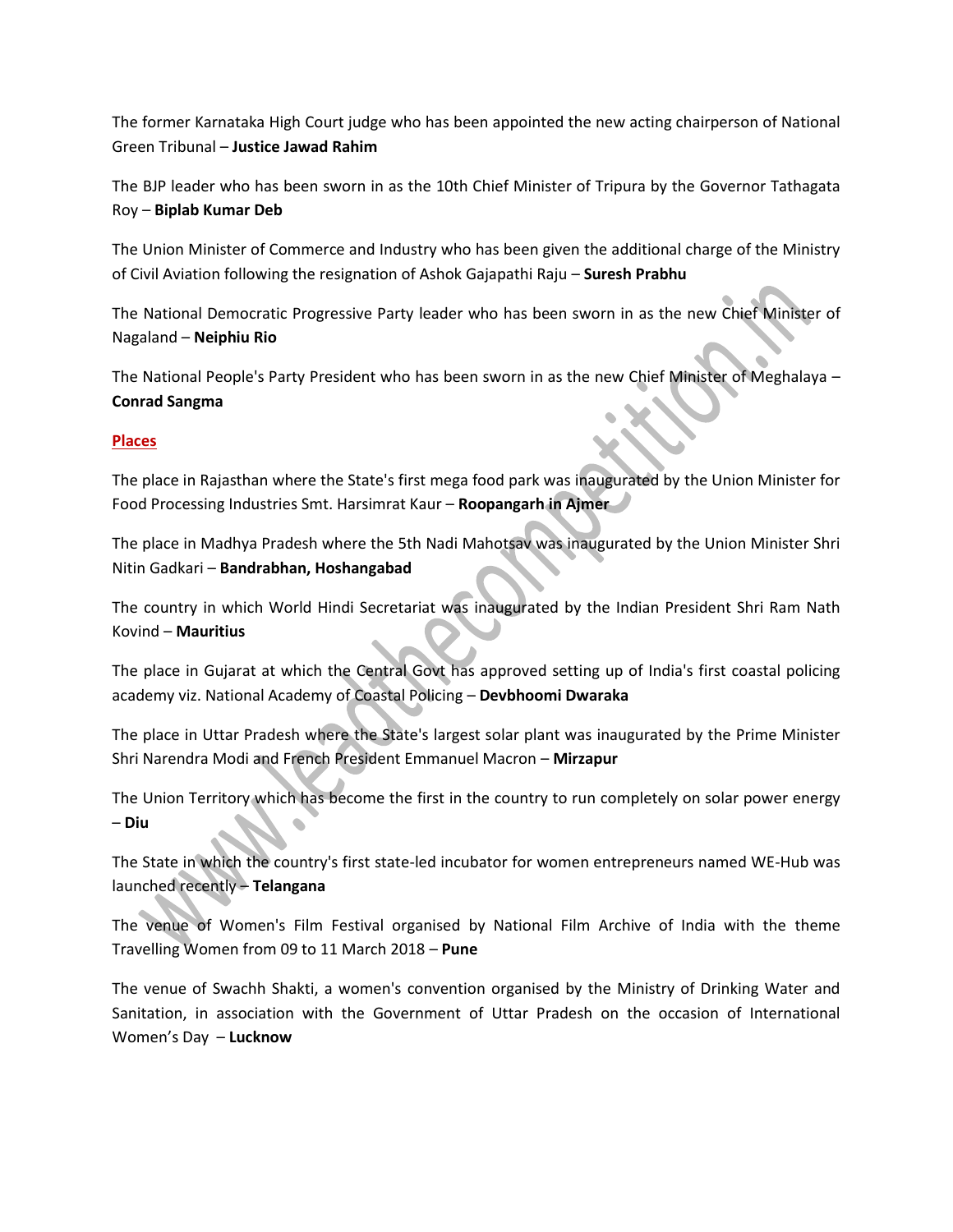The venue of four-day biennial event WINGS INDIA 2018 jointly organized by Ministry of Civil Aviation and Airport Authority of India from 08 March to 11 March with the theme India-Global Aviation Hub – **Hyderabad**

The Pacific Ocean island nation which has become the first in the world to recognise a cryptocurrency (SOV) as a legal tender – **Marshall Islands**

The place in Maharashtra where the State's first mega food park was inaugurated by the Minister of Food Processing Industries, Smt Harsimrat Kaur Badal – **Vill Degaon (Dist Satara)**

#### **Sports**

The Indian sportsperson who has been chosen to be India's flag-bearer for the opening ceremony of Commonwealth Games 2018 – **P.V. Sindhu**

The team which has won the Irani Trophy cricket championship defeating Rest of India in the finals at Nagpur – **Vidarbha**

The team which has won the Deodhar Trophy 2018 defeating Karnataka in the final at HPCA Stadium in Dharamsala (H.P.) – **India B**

The team which has won the 2018 Sultan Azlan Shah Trophy defeating England in the finals at Ipoh, Perak, Malaysia – **Australia**

The cricket player from Afghanistan who has become the youngest captain in international cricket (age 19 years 165 days) – **Rashid Khan**

#### **Miscellaneous**

The breed of chicken native to Madhya Pradesh which has been granted the Geographical Indication (GI) tag – **Kadaknath**

The theme of World Meteorological Day 2018 observed on 23 March 2018 – **Weather ready, Climate smart**

The Indian State which has declared jackfruit to be its official fruit – **Kerala**

The case in which a Constitution Bench of the Supreme Court upheld that the fundamental right to life and dignity includes right to refuse treatment and die with dignity – **Common Cause (Regd Society) vs Union of India**

The portal launched by the Ministry of Micro, Small and Medium Enterprises for women entrepreneurs of India is named – **www.udyamsakhi.org**

The scheme launched by the Maharashtra Govt for providing sanitary napkins at subsidised rates to rural girls and women is named – **Asmita**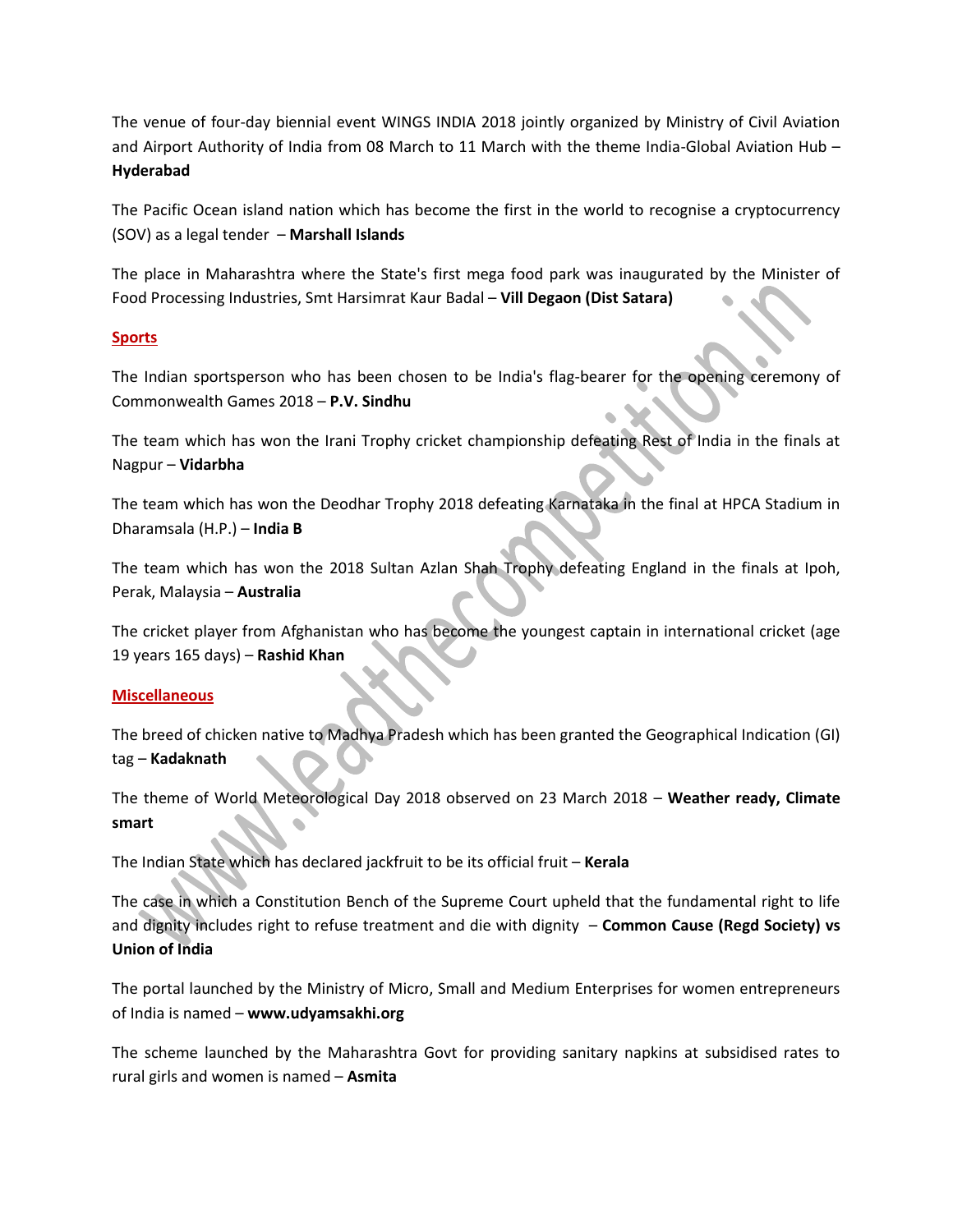## **2018 has been declared as the National Year of Millets by the Central Govt**

## **Important Days of March**

| Zero Discrimination Day: 01 March 2018                                                                    |
|-----------------------------------------------------------------------------------------------------------|
| Designated by: UNAIDS                                                                                     |
| First Observed in: 2014                                                                                   |
| World Wildlife Day: 03 March 2018                                                                         |
| Designated by: United nations General Assembly                                                            |
| Theme: Big Cats: Predators under Threat                                                                   |
| First Observed in: 2014                                                                                   |
| World Hearing Day: 03 March 2018                                                                          |
| Designated by: W.H.O.                                                                                     |
| Theme: Hear the future                                                                                    |
| First Observed in: 2007                                                                                   |
| International Women's Day: 08 March 2018                                                                  |
| Designated by: U.N.O.                                                                                     |
| Theme: The Time is Now: Rural and Urban Activists Transforming Women's Lives                              |
| First Observed by UN in: 1975                                                                             |
| World Kidney Day: 08 March 2018                                                                           |
| Designated by: International Society of Nephrology (ISN) and the International Federation of Kidney       |
| Foundations (IFKF)                                                                                        |
| Theme: Kidney & Women's Health: Include, Value, Empower                                                   |
| First Observed in: 2006                                                                                   |
| World Consumer Rights Day: 15 March 2018                                                                  |
| Designated by: Consumers International                                                                    |
| Theme: Making Digital Market Places Fairer                                                                |
| First Observed in: 1983                                                                                   |
| International Day of Happiness: 20 March 2018                                                             |
| Designated by: UN General Assembly                                                                        |
| First Observed in: 2013                                                                                   |
| International Day for Elimination of Racial Discrimination: 21 March 2018                                 |
| Designated by: UN General Assembly                                                                        |
| Theme: Promoting tolerance, inclusion, unity and respect for diversity in the context of combating racial |
| discrimination                                                                                            |
| First Observed in: 1966                                                                                   |
| International Day of Forests: 21 March 2018                                                               |
| Designated by: UN General Assembly                                                                        |
| Theme: Forests and Sustainable Cities                                                                     |
| First Observed in: 2013                                                                                   |
| World Poetry Day: 21 March 2018                                                                           |
| Designated by: UNESCO                                                                                     |
| First Observed in: 2000                                                                                   |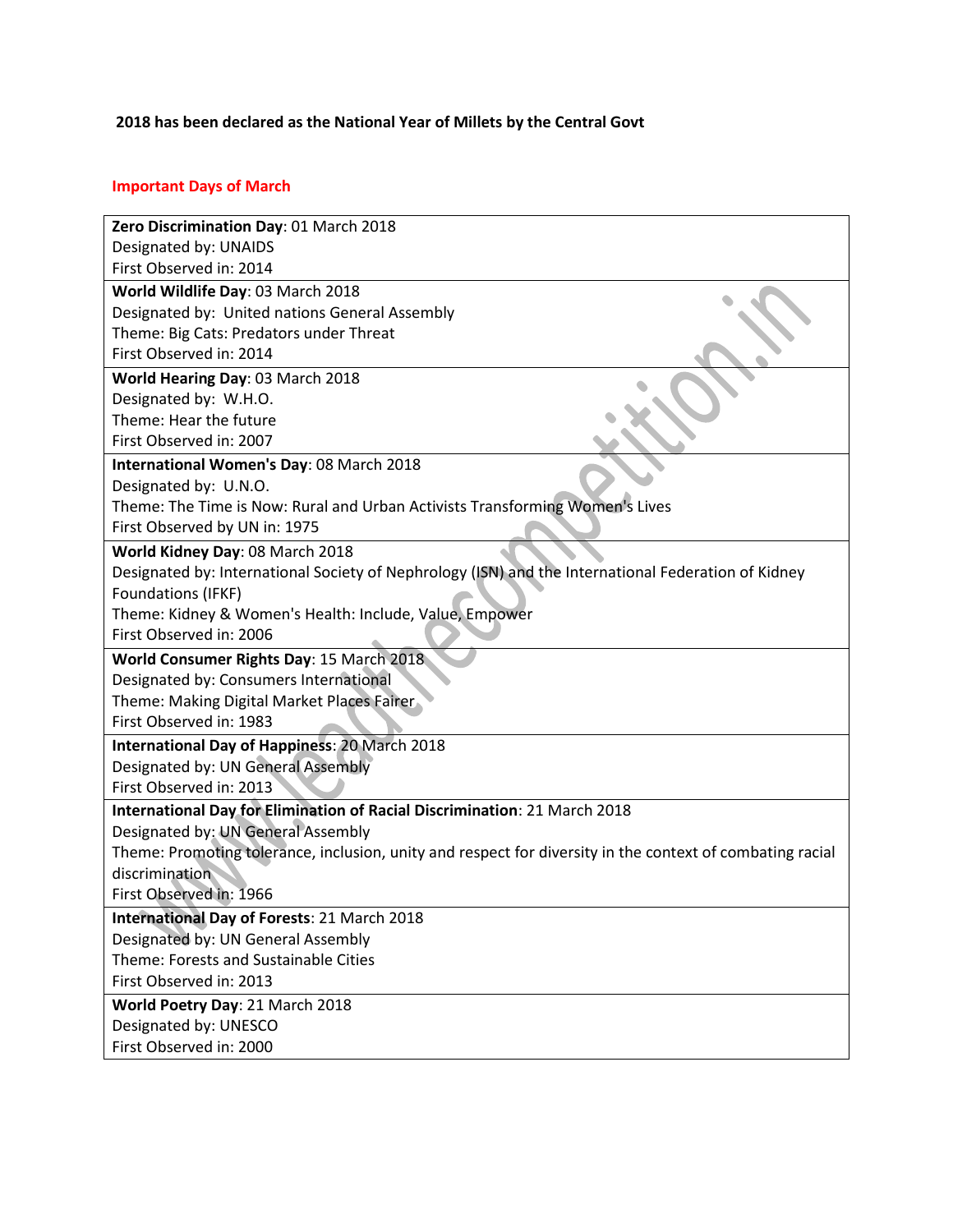**World Down Syndrome Day**: 21 March 2018 Designated by: UN General Assembly Focus: WhatIBringToMyCommunity First Observed in: 2012 **World Water Day**: 22 March 2018 Designated by: UN General Assembly Theme: Nature for Water First Observed in: 1993 **World Tuberculosis Day**: 24 March 2018 Designated by: WHO Theme: Wanted: Leaders for a TB-free world First Observed in: 1982 **International Day for the Right to the Truth concerning Gross Human Rights Violations and for the Dignity of Victims**: 24 March 2017 Designated by: UN General Assembly First Observed in: 2011 **International Day of Remembrance of Victims of Slavery and Transatlantic Slave Trade**: 25 March 2018 Designated by: UN General Assembly Theme: Remember Slavery: Triumphs and Struggles for Freedom and Equality First Observed in: 2008

#### **Aspirational Districts Baseline Ranking 2018**

Released by: NITI Aayog

No of districts ranked :101

Top 5: 1. Vizianagaram (A.P.), 2. Rajnandangaon (CG), 3. Osmanabad (MH), 4. Cuddapah (A.P.), 5. Ramanathapuram (TN)

Bottom 5: 97. Shrawasti (U.P.), 98. Kiphire (Nagaland), 99. Singrauli (M.P.), 100. Asifabad (TG), 101. Mewat (Haryana).

#### **Launch of GSAT-6A**

Launch date: 29 March 2018

Launch vehicle: Geosynchronous Satellite Launch Vehicle (GSLV-F08)

Launched from: Satish Dhawan Space Centre, SHAR, Sriharikota

GSAT-6A is a **communication satellite** built by ISRO to provide mobile communication services through multi beam coverage. For this, it is equipped with S and C band transponders.

**105th Indian Science Congress 2018**

Period: 16 to 20 March 2018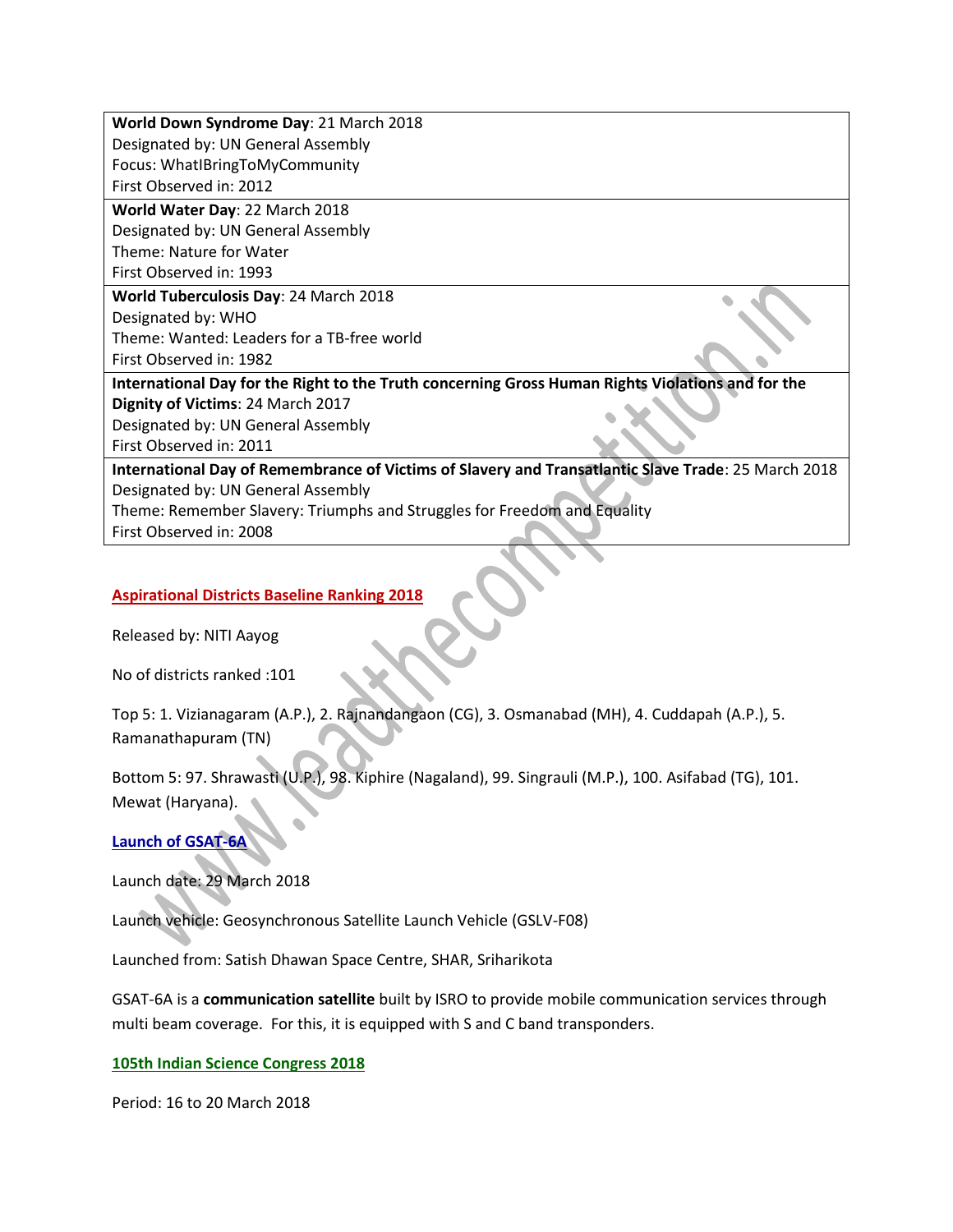Venue :**Canchipur, Imphal**

Hosted by: **Manipur University**

Theme: **Reaching the Unreached through Science and Technology**.

Inaugurated by: Prime Minister Shri Narendra Modi

Next session: 106th Indian Science Congress at **Barkatullah University**, Bhopal

#### **Nidahas Trophy 2018**

Host - Sri Lanka

Teams - India, Sri Lanka and Bangladesh

Winners - **India**

Format - T20I

Venue of all the matches - **R Premadasa Stadium**, Colombo

Player of the series - **Washington Sundar** (India)

Captains - Rohit Sharma (India); Shakib Al Hasan (Bangladesh); Dinesh Chandimal (Sri Lanka)

Note: **Nidahas** in Sinhalese means **freedom** and the tournament was held to commemorate 70 years of Sri Lanka's freedom from the British in 1948.

#### **World Happiness Report 2018 for 2015-17**

Top 5 countries :1. Finland; 2. Norway; 3. Denmark; 4. Iceland; 5. Switzerland

India and its neighbours: 75. Paksitan; 86. China; 97. Bhutan; 101. Nepal; 115. Bangladesh; 133. India.

Out of a total 156 countries under review, Burundi is the least happy country.

#### **Stephen Hawking**

Born - 08 January 1942

Death - 14 March 2018

#### Nationality - **British**

Position held at the time of his death - Dennis Stanton Avery and Sally Tsui Wong-Avery Director of Research at Department of Applied Mathematics and Theoretical Physics, **University of Cambridge**

Awards - **Adams Prize** (1966); **Albert Einstein Award** (1978); **Presidential Medal of Freedom** (2009) and many other awards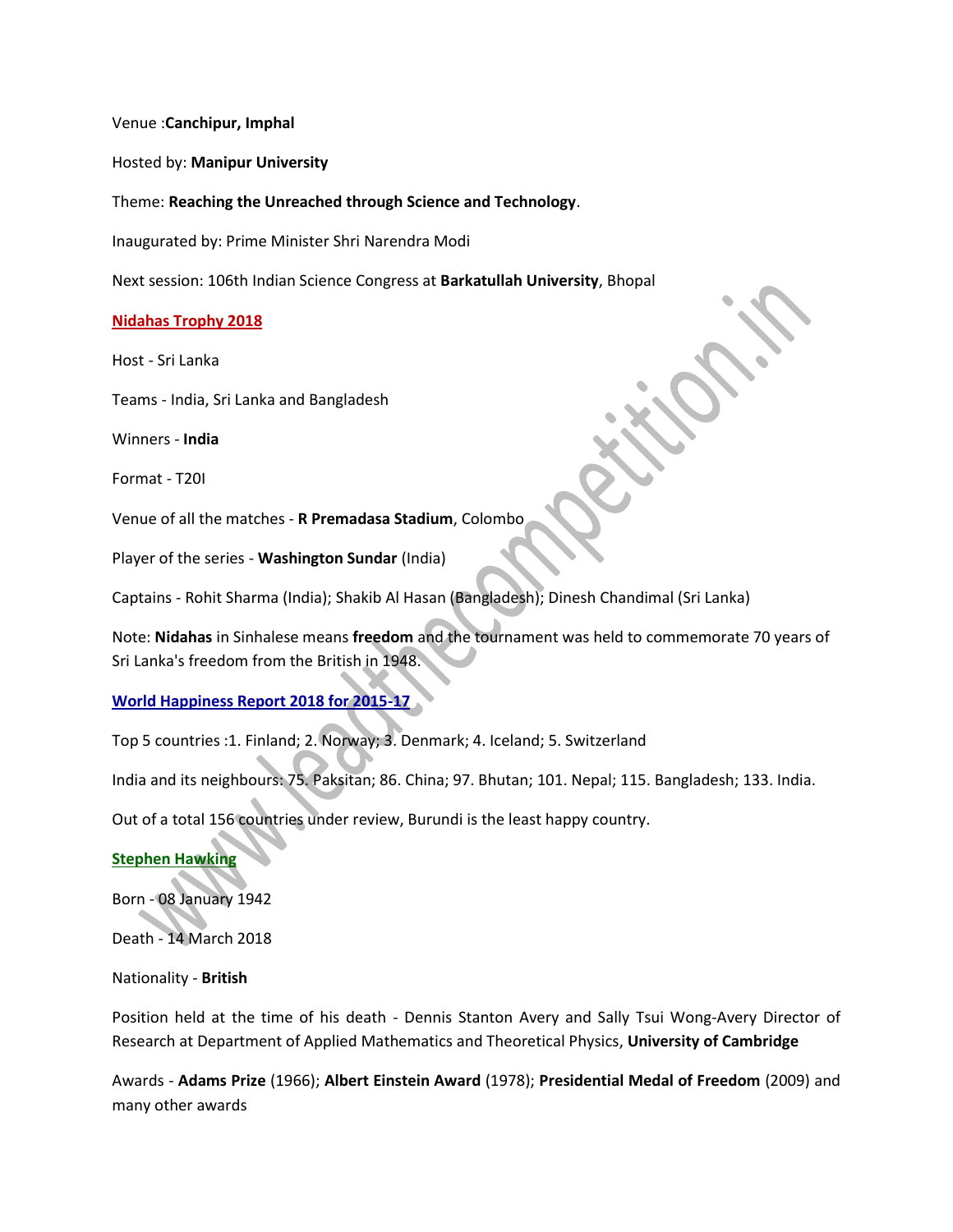Books written - **A Brief History of Time**; Black Holes and Baby Universes and Other Essays; The Universe in a Nutshell; On the Shoulders of Giants; God Created the Integers: The Mathematical Breakthroughs That Changed History; The Dreams That Stuff Is Made of: The Most Astounding Papers of Quantum Physics and How They Shook the Scientific World; My Brief History

The Indian Department of Posts released a special cover on the great scientist.

### **Laureus World Sports Awards 2018**

Awarded by - Laureus Sport for Good Foundation

Sportsman of the Year - **Roger Federer** (Switzerland)

Sportswoman of the Year - **Serena Williams** (USA)

Team of the Year - Mercedes F1 Team (U.K.)

Breakthrough of the Year - Sergio Garcia (Spain)

Comeback of the Year - Roger Federer (Switzerland)

#### **90th Academy Awards 2018 (Oscars)**

Best Picture- **The Shape of Water** directed by Guillermo del Toro

Best Director - **Guillermo del Toro** for The Shape of Water

Best Actor - **Garry Oldman** for Darkest Hour

Best Actress - **Fracnes McDormand** for Three Billboards Outside Ebbing Missouri

Best Animated Film - **Coco** by Lee Unkrich and Darla K Anderson

Best Foreign Language Film - **A Fantastic Woman** (Spanish) submitted by Chile

Best Original Score - **Alexandre Desplat** for The Shape of Water

Most nominations - **The Shape of Wate**r (13)

Indian entry in the Foreign Language Film category - **Newton** (Hindi) (Not nominated)

## **Abbreviations in News**

**POSHAN**: PM's Overarching Scheme for Holistic Nourishment

**FINE**: Festival of Innovation and Entrepreneurship

**SATH-E**: Sustainable Action for Transforming Human capital in Education

#### **Nari Shakti Puraskar 2017**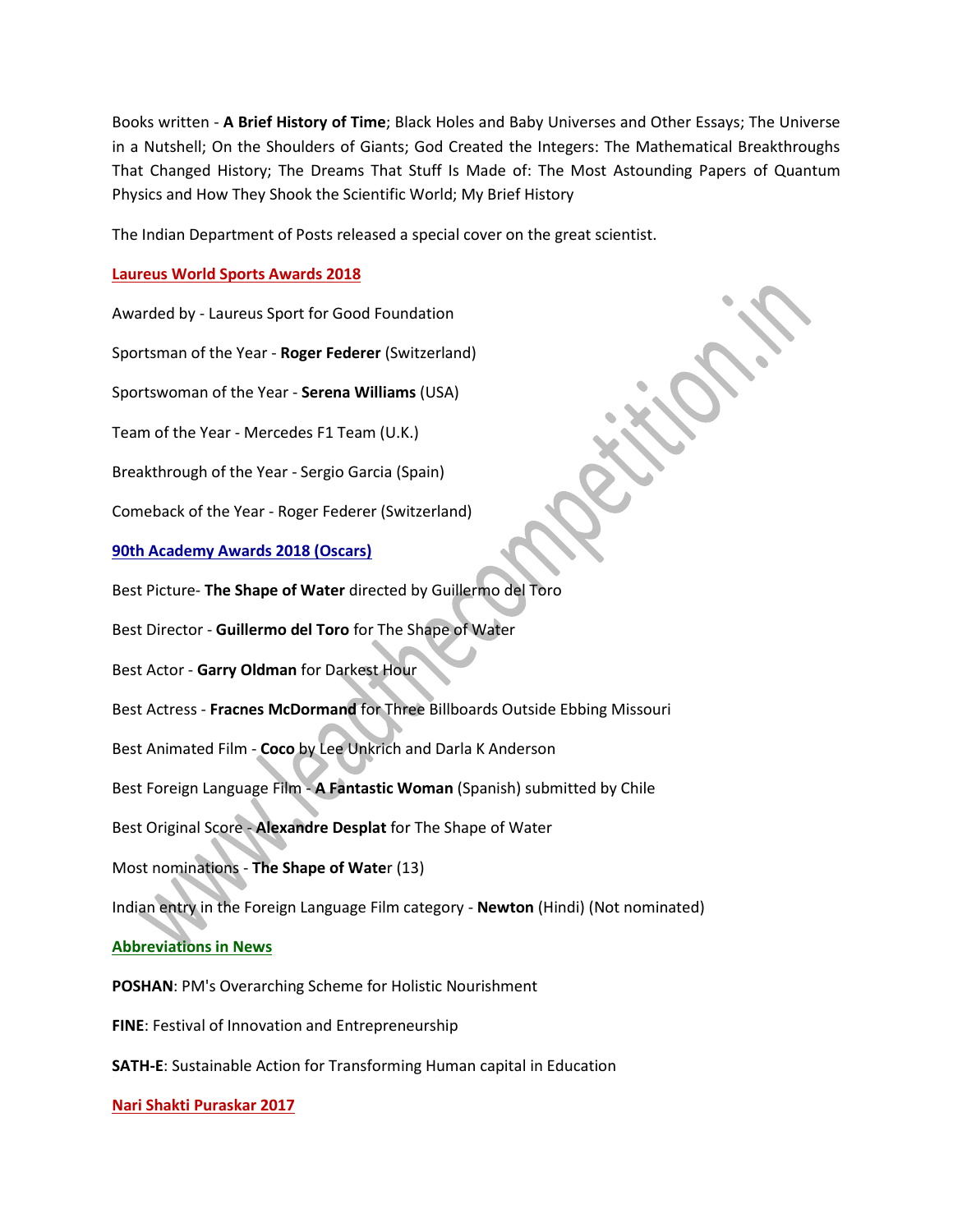**Ms Jayamma Bandari** – Ms. Jayamma Bhandari has been working for over 20 years to rehabilitate sex workers. She has founded Chaithanya Mahila Mandali and rehabilitated over 1000 sex workers and supports around 3500 other sex workers. Over 3500 children of sex workers have been provided vocational training through her efforts.

**Ms. K Syamalakumari** – The first known female temple Mural Artist in Kerala she has painted, preserved and restored traditional Mural Art in the temples of Kerala.

**Vanastree** – Vanastree is a women-run seed saving collective in the Malnad region of the Western Ghats in Southern India. It is working in 15 villages and promotes forest biodiversity and food security through conservation of traditional seeds.

**Ms. Gargi Gupta** – She founded 'Voice of World' NGO in 1992, which works for visually impaired and differently-abled orphaned children in Eastern India. She has set up a Home in Rishra, West Bengal for visually challenged women pursuing higher education. It is the only privately run facility of its kind.

**Dr. Sindhutai Sapkal** – She was married off at the age of 10 to a cowherd. When she was thrown out of her house with a newborn girl child, she decided to raise orphans as the mission of her life. She has set up 5 large homes across Maharashtra for her orphans by raising money through public lectures and private donation, the largest of which in Hadapsar Pune has 300 orphans in it. Known as the Mother of Orphans, this social activist's adopted children are now lawyers, doctors and engineers.

**Beti Zindabad Bakery** – In first of its kind, Chhattisgarh government has come up with a unique initiative of setting-up a bakery unit for survivors of human trafficking, as its pilot project under flagship of 'Beti Zindabad' campaign in Pathalgaon, Jashpur. Trafficked enslaved tribal girls recovered from all over India were given a bakery unit opened with collaboration with district administration to prevent them from ever being victimized again. The idea was conceived by Jashpur collector Priyanka Shukla who arranged for the training of the girls in Pune, gave them a place and machinery.

**Ms. Sabarmatee Tiki** – She is a scholar, conservationist and founder of Sambhav, an NGO that runs large organic and training farms near Bhubaneswar in Odisha. She works with local communities for the restoration of forests and regeneration of wasteland. She has converted 90 acres of barren land into jungles and has conserved and increased production of 452 indigenous variety of rice. She is the only scholar who has studied the effects of hard manual labour on the bodies of women who work in the rice fields and has adopted and promoted a method called SRI which is less painful for women who do field work.

**Ms. Mittal Patel** – She is the founder of Vicharta Samuday Samarthan Manch (VSSM) in Ahmedabad. It was due to her relentless advocacy since 2005 that 28 nomadic tribes and 12 de-notified tribes of Gujarat received their identity as Indian citizens. Through her organization, she is working to give these marginalized groups a social identity, citizens' rights, education, health facilities and livelihood options.

**Dr. S. Siva Sathya** – She developed a mobile app, MITRA (Mobile Initiated Tracking & Rescue Application) in 2015 which is a customized SOS application for the Puducherry region. The app is now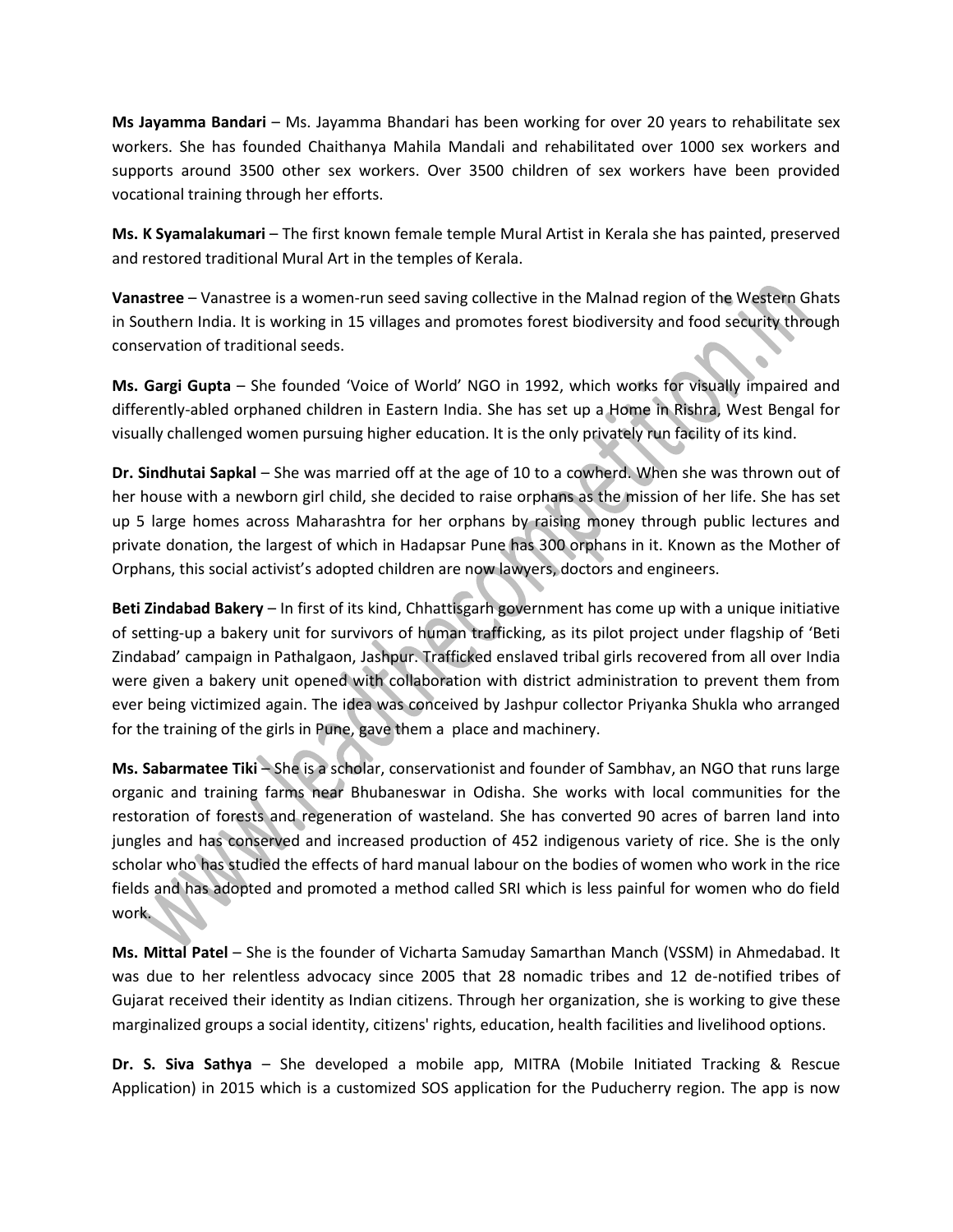being used by Puducherry Police since 2016. If a user finds herself in an emergency situation, she can long press the audio button of her mobile and her GPS location will be sent to the nearest police station along with a detailed SMS to her registered friends including number of the nearest police station for follow up. Even if the person is on the move, MITRA will automatically update the GPS location after 5 and 10 minutes. The app does not even require an internet connection to work.

**Dr. Lizymol Philipose Pamadykandathil** – She is a scientist with three decades of experience in the field of polymers and biomaterials. One of her major breakthroughs has been the development of a novel Bioactive bone cement, which is set to replace existing materials due to its excellent performance. This material is ideal for bone graft, bone filling and osteoporosis treatment. It is also a cost-effective alternative to expensive materials for dental treatment being imported from abroad.

**Ms. Chirom Indira** – She is a handloom entrepreneur and social worker based in Imphal, Manipur. In 2015, she became the first Indian recipient of the National Award in Design Development of Handloom Products. Under the label 'Chanu Creations', she has worked to promote Manipuri handloom products and the women who produce them, across national and international markets. She provides training to local women weavers in designing with advanced technique of Jala weaving. She has trained over 8,000 weavers under the PM Kaushal Vikas Yojana in 2016-17. Her vivid range of creations has been displayed at National & International fora.

**Ms. Urmila Balawant Apte** – She is an advocate of women's rights and has spent decades working for the cause of gender equality. She founded the Bhartiya Stree Shakti in 1988 where she worked to eradicate discrimination at all levels and recognize women's contribution to the family and nationbuilding.

**Ms. Deepika Kundaji** – She is a conservationist who has done pioneering work in Auroville, north of Puducherry. In 1994, she started working on 6 acres of severely eroded land. She 'created' the soil for this barren land themselves by recycling vegetation. After years of effort, today this piece of land is a vibrant forest of indigenous trees with eleven water bodies, a fruit tree area and a garden. This aptly named 'Pebble Garden' is now integral to the area as it has helped revive wildlife and uplift the local ecosystem. She produces seeds of hardy varieties of vegetables, root crops and medicinal and herbal plants which require very little water to be grown, and distributes these across the country.

**Ms. Purnima Barman** – She is a wildlife biologist who has been making tremendous efforts to protect an endangered stork called hargilla. Around 1,200 of these birds remain today and about 800 of them reside in Assam. Ms. Barman has mobilized an army of hargilla supporters, bringing together 14 women's self help groups to protect the birds.

**Dr. Anita Bharadwaj** – She is the Joint Medical Director of Six Sigma High Altitude Medical Rescue Services. Since 2009, she has been supervising and conducting medical rescue operations at high altitudes. With 88 doctors, para-medicals and social workers, the team has undertaken rescue operations during the Uttarakhand Flood, Nepal Earthquake and Shri Amarnath Yatra. Her team operates from the height of 24,500 feet and has been successful in saving the lives of 5600 women and children, till date. They have also provided treatment to 53,889 victims on high altitudes.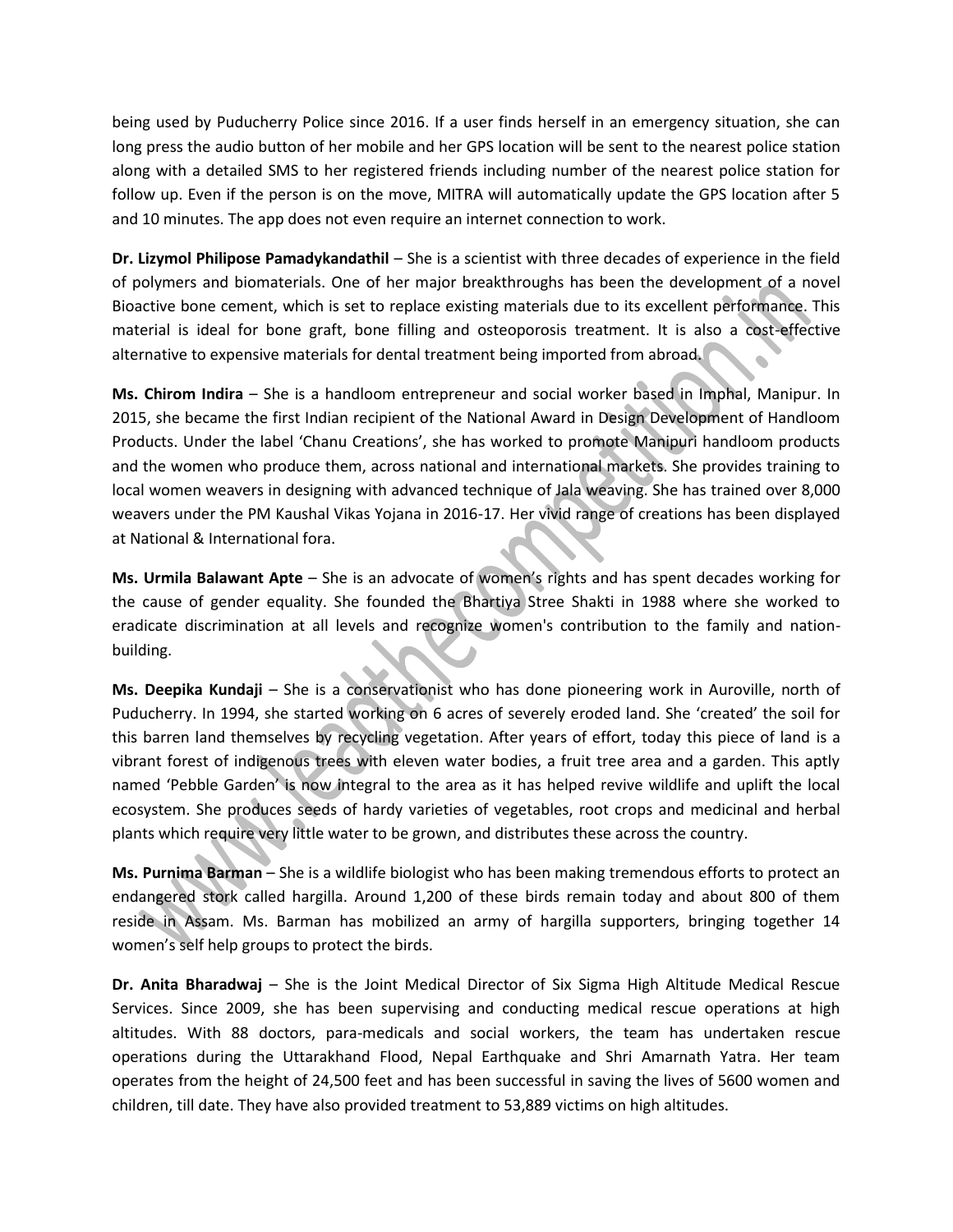**Dr. Bharti Kashyap** – She has founded an eye-care hospital in Ranchi which conducts free eye camps for children in Jharkhand where she has screened 17 lakh school children so far. Besides this, she has also organized medical camps to screen women and girls for cervical cancer. It is because of her efforts that lakhs of women and children were able to get an early diagnosis of their medical problems.

**Ms Ambica Beri** – She has singlehandedly established Art Ichol, India's only permanent creative retreat for artists, writer and sculptors in Ichal, a small village 140 km from Khajuraho (Madhya Pradesh). She has restored the house of Baba Allauddin Khan, the legendary sarod player who lived in the nearby town Maihar. Artists and students from all over the world come to this retreat and teach the local villagers different and new forms of art.

**Ms. Gauri Maulekhi** – Hailing from Dehradun, her work in the field of animal welfare started with stopping animal sacrifice in Uttarakhand which she achieved through legal activism, public awareness and working with religious organizations & government authorities. She has been the key person to get world's largest mass religious slaughter of animals stopped at Gadhimai in Nepal. During the Kedarnath floods, she led a small group to evacuate more than 6,000 animals from the disaster region. This later led to inclusion of animal welfare in the National Disaster Management Policy. She has been instrumental in stopping illegal wildlife trade in the Sonepur Animal Fair which is the largest market of its kind in Asia.

**Aranya Naturals** – Based in Munnar, it seeks to preserve a unique repository of community heritage. Set up in 1994, they have been working for 20 years to produce non toxic natural dyes based on nature's discards – fallen leaves, flowers, seeds, nuts, tea and coffee waste. Aranya holds exhibitions and workshops all over India and abroad and are often taught and consulted by national and international professionals in dyes. All the waste of the dyeing process is recycled into a gardening project.

**Ms. Pushpa Girimaji** – She is India's best known journalist on consumer affairs. As a consumer safety advocate, she has been responsible for bringing the consumer movement to media attention in India. She played a pivotal role in bringing about the Consumer Protection Act of 1986. She is a consumer rights columnist in leading dailies for the past 42 years who has been addressing queries on common consumer problems.

**AVANI Organisation** – Started by Rashmi Bharati and Rajneesh Jain in 1997, Avani in the Kumaon region of Uttarakhand, is a community built on the principles of sustainability and community-centric rural development programs. Avani is constantly developing new approaches to sustainable, conservationbased livelihood generation for rural communities using traditional crafts and knowledge. The cornerstones of their work are environmental conservation, women's empowerment, fair trade and preservation of traditional knowledge.

**Srujan** – Founded by Mrs Chanda Shroff in 1969 in Kutch it has over 3500 embroidery craftswomen spread over a hundred and twenty villages and 12 different communities. The Srujan team ensures that the fabrics and threads reach them at their doorstep. The women do not have to pay for the materials and are paid as soon as they have completed the embroidery which is turned into high  $-$  quality apparel, accessories and lifestyle products, and marketed through shops and Shrujan exhibitions.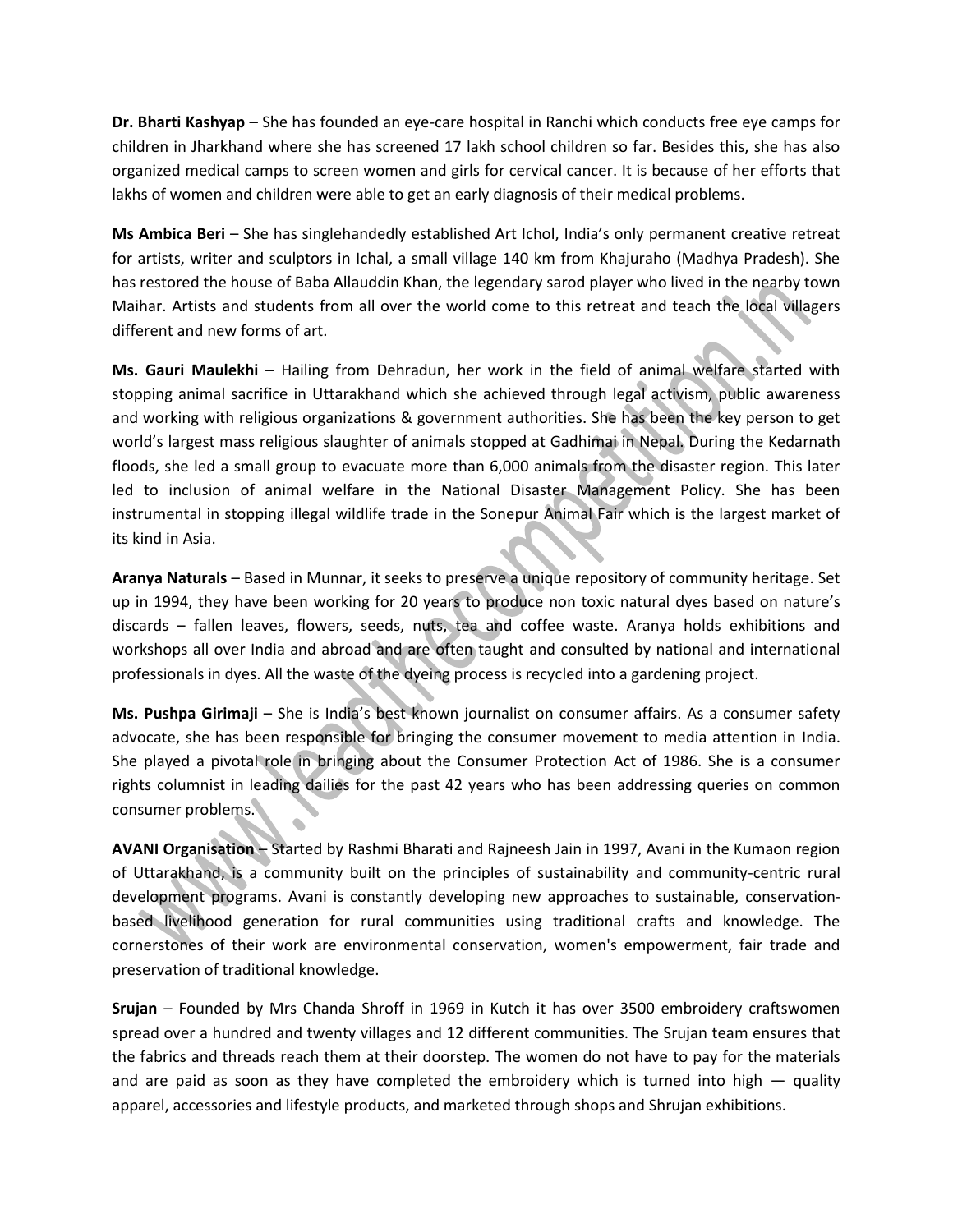**Dr. C.K. Durga** – She has contributed immensely in the field of women's health through her extensive research on Breast Cancer. Dr. Durga developed a path-breaking technique in Breast Cancer Surgery, wherein the cancer is surgically removed and a new breast is constructed simultaneously using the native tissue of the patient herself. This technique has been accepted by breast cancer surgeons across the globe.

**Ms. Rekha Mishra** – She joined the Railway Protection Force in 2015 and has single-handedly rescued 953 runaway/ lost/ trafficked children from ChhatrapatiShivaji Terminus (CST) Railway Station in Mumbai. The children rescued by her are primarily those who have been kidnapped and brought to Mumbai for child labour. Ms. Mishra has successfully reunited them with their parents after ensuring their adequate counseling at child-care homes.

**Ms. Thinlas Chorol** – She founded the Ladakhi Women's Travel Company at the age of 29 and it is the first women owned and operated company in Ladakh. Today her company has 30 women employees who ensure that no garbage is left on their treks and the environmental impact minimized. Trekkers make halts at home stays run by rural women. Thinlas has also set up a women's welfare network for women in distress, writes tirelessly about social and environmental issues, has won medals at the National Ice Hockey Championships and trains women to be professional trekking guides across Ladakh.

**Ms. Mehvish Mushtaq** – She has the distinction of developing the first-ever Android application for Kashmir called 'Dial Kashmir'. The app provides detailed information of essential addresses, phone numbers and email addresses of services, government and non-government organisations and individuals in Kashmir. It also has features like 'Find Pin Code', 'Railway Timings' etc. The app contains over 500 contacts of government departments, commercial services and private numbers.

**Karuna Society for Animals and Nature** – Founded in 2000 by Clementein Pauws Koenegras from Belgium. She has also built a hospital and shelter in Anantapur district. It is a registered non-profit organization working for animal welfare and the environment by providing free medical care and shelter for sick, injured, abandoned and abused animals. They receive wildlife animals from the forest departments of all the neighboring districts and presently have 6 sloth bears, 4 deer, 8 peafowl and 11 disabled bonnet macaques in lifetime care and are now building a wildlife hospital shelter near the reserved forests. Clementein has taken Indian Nationality.

**Navika Sagar Parikrama** - **INSV Tarini Team** – The team consists of Lt. Cdr Vartika Joshi, Lt. Cdr Pratibha Jamwal, Lt. Cdr Patarpalli Swathi, Lt. Aishwarya Bodapatti, Lt. SH Vijaya Devi, Lt. Payal Gupta from Indian Navy which is circumnavigating the globe.

**One Stop Centre** – One Stop Centre (OSC) 'Sakhi' at Raipur, Chhattisgarh, provides 24x7 integrated services to women affected by violence, under one roof. About 1,840 women have availed services at the centre, till date. The cases are registered on an 'Auto-system software' and audio-recording is done automatically. Medical, legal and police assistance, and psycho-social counseling services are provided at the centre. All types of cases like dowry harassment, domestic violence, property dispute, personal dispute, molestation, pension row, cheating, stalking etc. are suitably redressed at the OSC.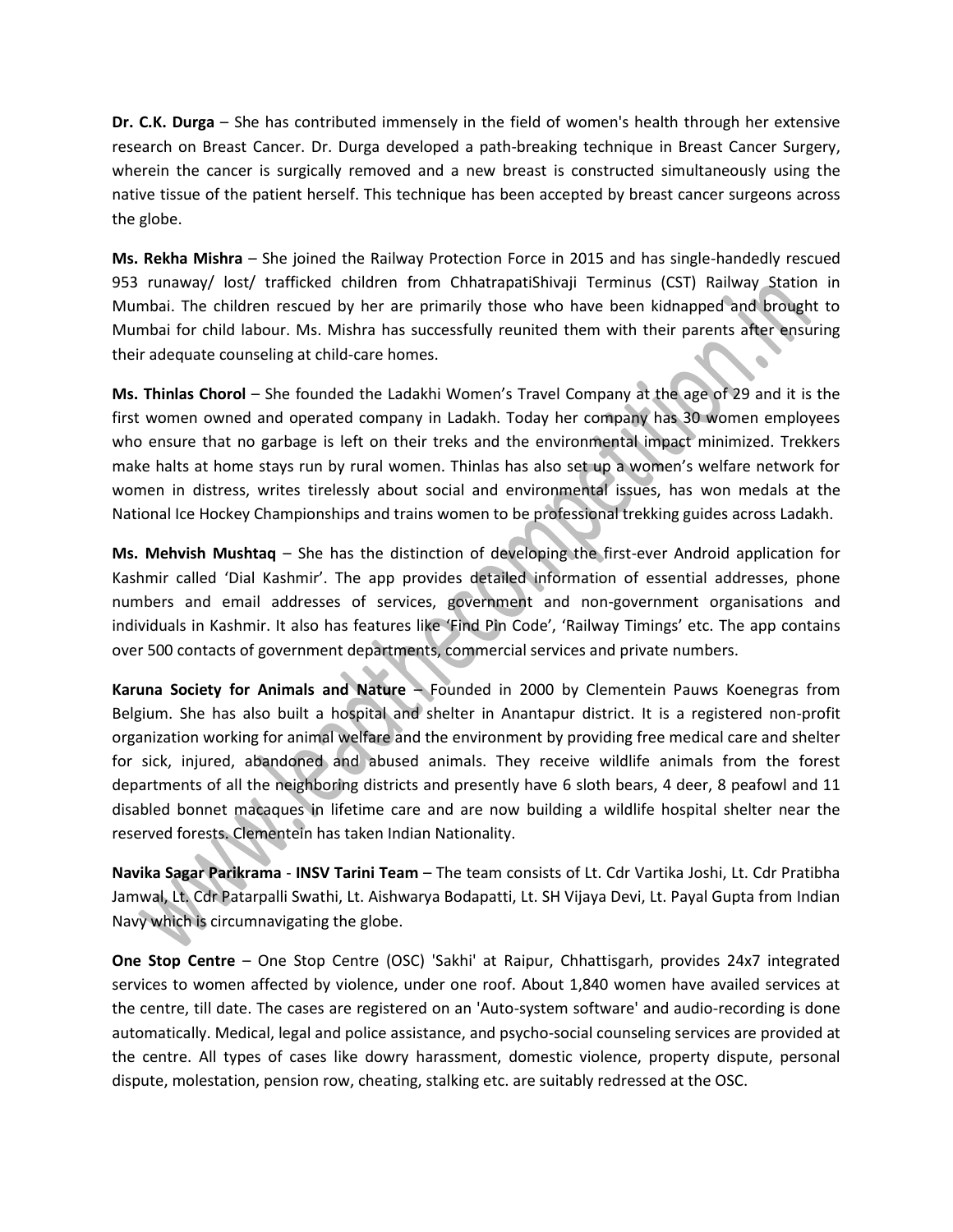**Millet Network of India** – National Millet Sister Network is a first of its kind group launched by 100 women from nine states to provide knowledge to women in the area of millet farming. Set up eight years ago in league with the Millet Network of India, over 5,000 women from across the country are part of this network that enhances the cultivation of millet crops and increases the production and use of natural fertilizers like farmyard manure, vermi-compost and panchgavya which they produce, use and sell.

**State of Punjab** – In Punjab, as per the data received from the Health Management Information System for 2015-16 to 2016-17, in the selected 20 districts, remarkable progress has been seen in the percentage of institutional deliveries. The Sex Ratio at Birth has shown an improving trend in 14 districts. In Tarn district, 'menstrual hygiene management' was promoted in all the sub-divisions of the district during Children's Day. The BBBP logo has been affixed on all the official letters and name plates of girls 'Ghar Ki Pehchan Beti Ke Naam' has also been initiated outsides houses in Tarn Taran district. The district has launched VIP cards for parents of 'only girl child'. The card entitles couples to preferential services at all Government Offices in Barnala district.

**Ms. Madhu Jain** – She is a craft and textile revivalist Textile who has been working for thirty years to revive ikat techniques and bamboo fibres. She was instrumental in reviving the Naksha – Kantha embroideries and Dacca Muslim in collaboration with Brac in Bangladesh. She has now innovated bamboo-silk ikat, a weave of bamboo with khadi, cotton, chanderi or wool. It took 15 years to develop and provides livelihood options to bamboo growers.

**Ms. Jetsun Pema** – She has dedicated her life for Tibetan refugee children since 1964. With the assistance of the Government of India and other philanthropic organizations, Ms. Pema established a total of 10 residential schools, 17 day schools, 3 vocational training institutes, 3 hostels for college students and 1 college spread across India. So far, 52,000 students have graduated from her institutions, of which 50 per cent are Tibetan refugees. Apart from Tibetan children, her institutions also impart education to children from the Himalayan regions.

**Dr. M.S. Sunil** – A retired zoology teacher in Pathanamthitta, she she has built 83 homes for poor and destitute people. Each home has an area of 450 sq. ft. with one bedroom, a hall, kitchen and a toilet. The roof is made of galvanized iron sheets. The average time required to build these homes is 35 days. Sunil builds with small donations that she now gets through the post. Her house in Azhor village is aptly named Kripa and anyone can come for help – provided they are asking for someone else. The miracle is that she has no organisation but she continues to give solar lamps, wheelchairs to marginalised people, spectacles, school stationary to needy children, help people with emergency operations and find people small employment. She exemplifies the Power of One.

**Ms. Sheela Balaji** – She is the Chairperson and Managing Trustee of NGO named AIM for Seva. She has tried to bring back the varieties of rice which are no longer grown. She started a festival of grains in Manjakkudi village in 2013. She started with just four varieties of rice and within four years, she has preserved nearly 30 varieties. She started a store, Spirit of the Earth in Chennai which stocks these varieties of rice. In order to retain the essential nutrient value, the rice is hand-pounded and semi-